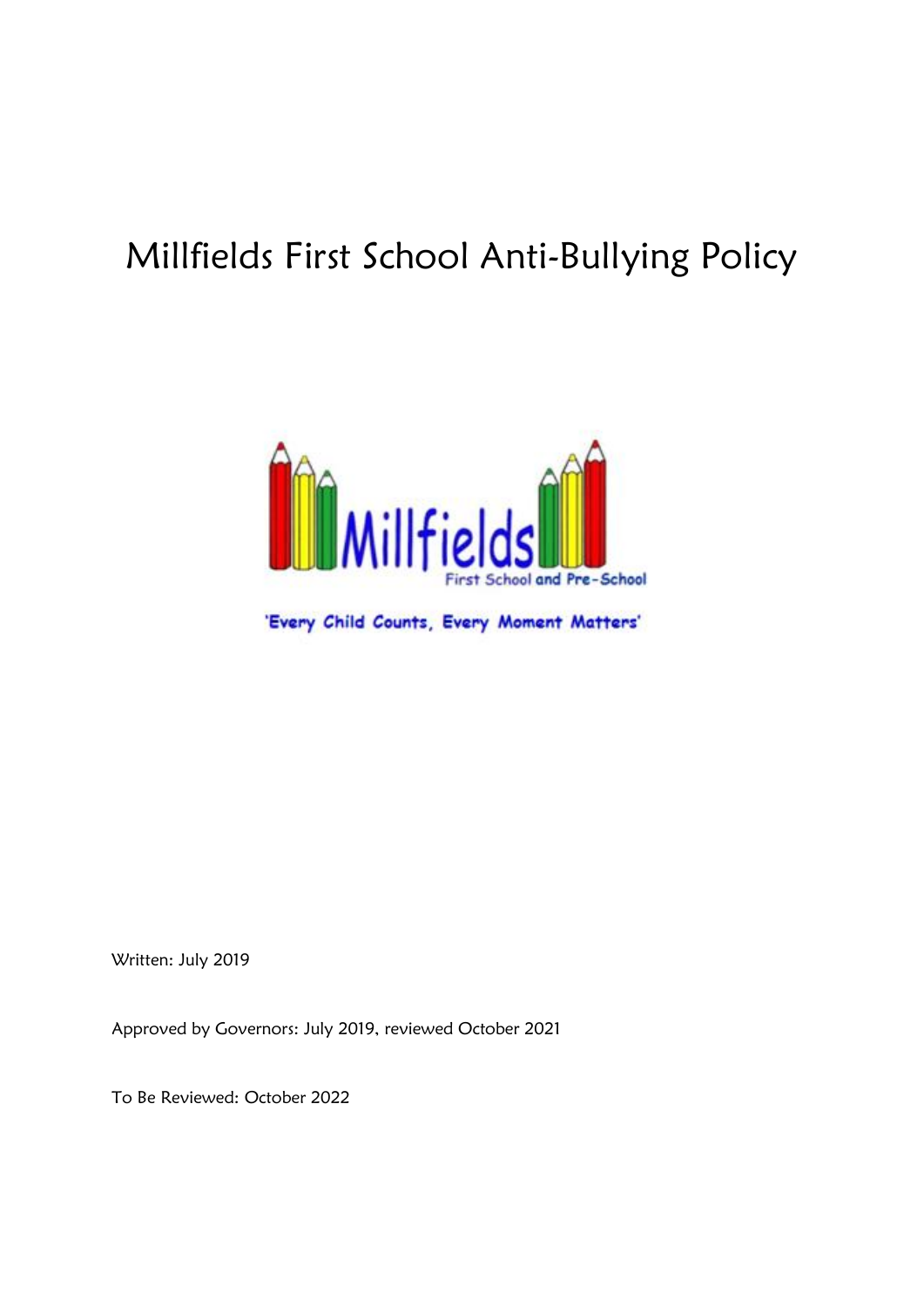# Anti-Bullying Policy

This policy is based on DfE guidance "Preventing and Tackling Bullying. Advice for headteachers, staff and governing bodies", July 2017 and it is recommended that schools read this guidance:<https://www.gov.uk/government/publications/preventing-and-tackling-bullying>

## 1) Objectives of this Policy

This policy outlines what Millfields First School will do to prevent and tackle bullying. We are committed to developing an anti-bullying culture whereby no bullying, including between adults or adults and children and young people will be tolerated.

#### 2) Our school community:

• Discusses, monitors and reviews our anti-bullying policy and practice on a regular basis.

• Supports all staff to promote positive relationships to prevent bullying and will intervene by identifying and tackling bullying behaviour appropriately and promptly.

• Ensures that pupils are aware that all bullying concerns will be dealt with sensitively and effectively; that pupils feel safe to learn; and that pupils abide by the anti-bullying policy.

• Reports back to parents/carers regarding their concerns on bullying and deals promptly with complaints. Parents/ carers in turn work with the school to uphold the anti-bullying policy.

• Seeks to learn from good anti-bullying practice elsewhere and utilises support from the Local Authority and other relevant organisations when appropriate.

# 3) Definition of bullying

Bullying is "Behaviour by an individual or a group, usually repeated over time that intentionally hurts another individual either physically or emotionally". (DfE "Preventing and Tackling Bullying", July 2017)

Bullying can include: name calling, taunting, mocking, making offensive comments; kicking; hitting; taking belongings; producing offensive graffiti; gossiping; excluding people from groups and spreading hurtful and untruthful rumours. This includes the same inappropriate and harmful behaviours expressed via digital devices (cyberbullying) such as the sending of inappropriate messages by phone, text, Instant Messenger, through websites and social media sites and apps, and sending offensive or degrading images by mobile phone or via the internet.

Bullying should never be condoned or ignored in our school as we try our best to treat others as we would like to be treated.

#### 4) Forms of bullying covered by this Policy

Bullying can happen to anyone. This policy covers all types of bullying including:

- Bullying related to race, religion or culture.
- Bullying related to SEND (Special Educational Needs or Disability).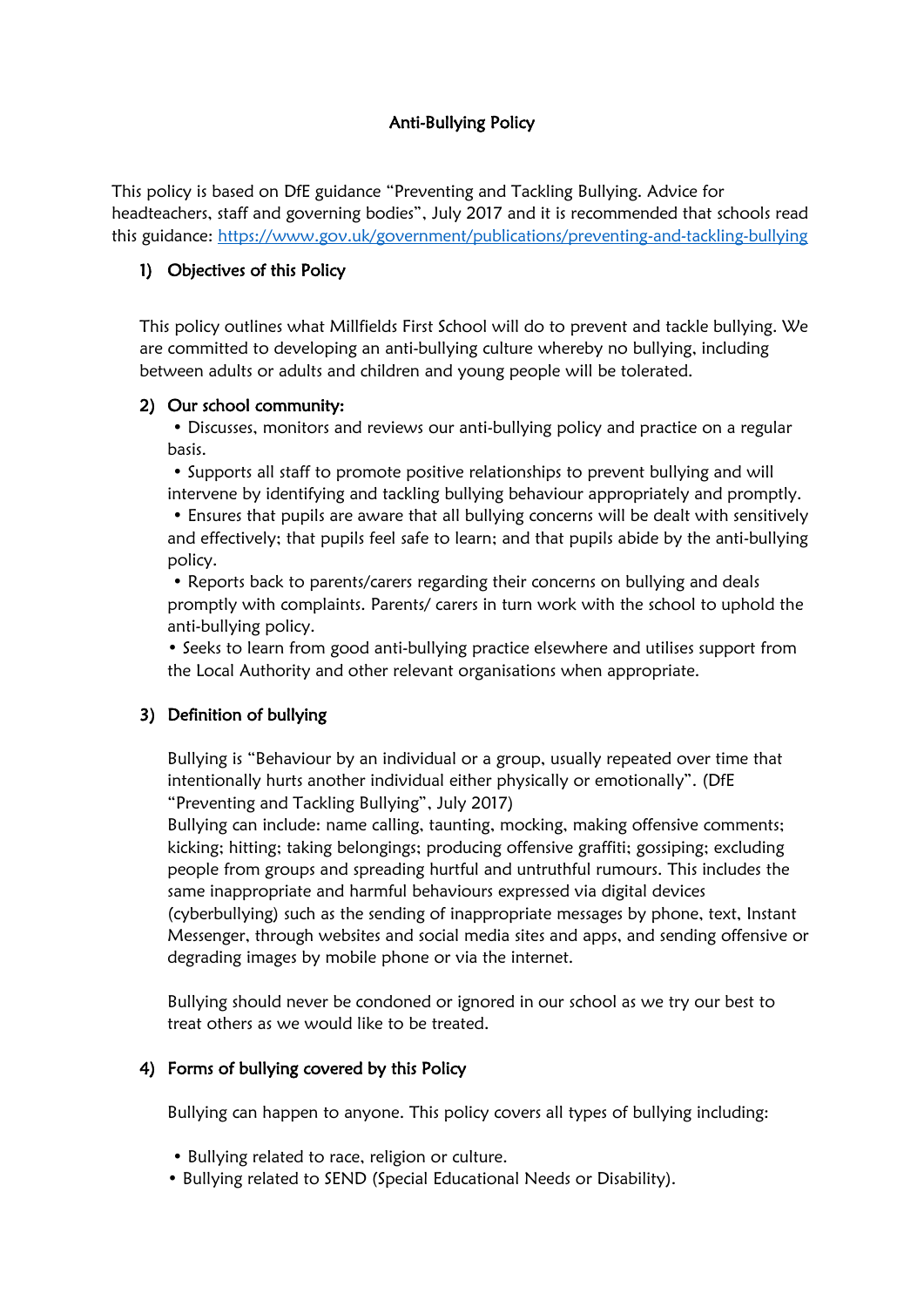- Bullying related to appearance or physical/mental health conditions.
- Bullying related to sexual orientation (homophobic bullying).
- Bullying of young carers, children in care or otherwise related to home circumstances.
- Sexist, sexual and transphobic bullying. Bullying via technology "cyberbullying"

## 5) Preventing, identifying and responding to bullying

The school community will:

• Create and support an inclusive environment which promotes a culture of mutual respect, consideration and care for others which will be upheld by all.

• Work with staff and outside agencies to identify all forms of prejudice-driven bullying.

• Actively provide systematic opportunities to develop pupils' social and emotional skills, including their resilience.

• Provide a range of approaches for pupils, staff and parents/carers to access support and report concerns.

• Challenge practice which does not uphold the values of tolerance, nondiscrimination and respect towards others.

• Consider all opportunities for addressing bullying in all forms throughout the curriculum and supported with a range of approaches such as through displays, assemblies, peer support and the school/student council – the children are taught that bullying happens when actions are taken repeatedly by one or more children, with the deliberate intention of hurting another child in any way.

#### STOP – Several Times On Purpose

• Regularly update and evaluate our approaches to take into account the developments of technology and provide up-to-date advice and education to all members of the community regarding positive online behaviour.

• Train all staff including teaching staff, support staff (including administration staff, lunchtime support staff and site support staff) and pastoral staff to identify all forms of bullying, follow the school policy and procedures (including recording and reporting incidents).

• Proactively gather and record concerns and intelligence about bullying incidents and issues so as to effectively develop strategies to prevent bullying from occurring.

• Use a variety of techniques to resolve the issues between those who bully and those who have been bullied.

• Work with other agencies and the wider school community to prevent and tackle concerns.

• Celebrate success and achievements to promote and build a positive school ethos.

#### 6) Involvement of pupils

We will:

• Regularly canvas children and young people's views on the extent and nature of bullying.

• Ensure that all pupils know how to express worries and anxieties about bullying.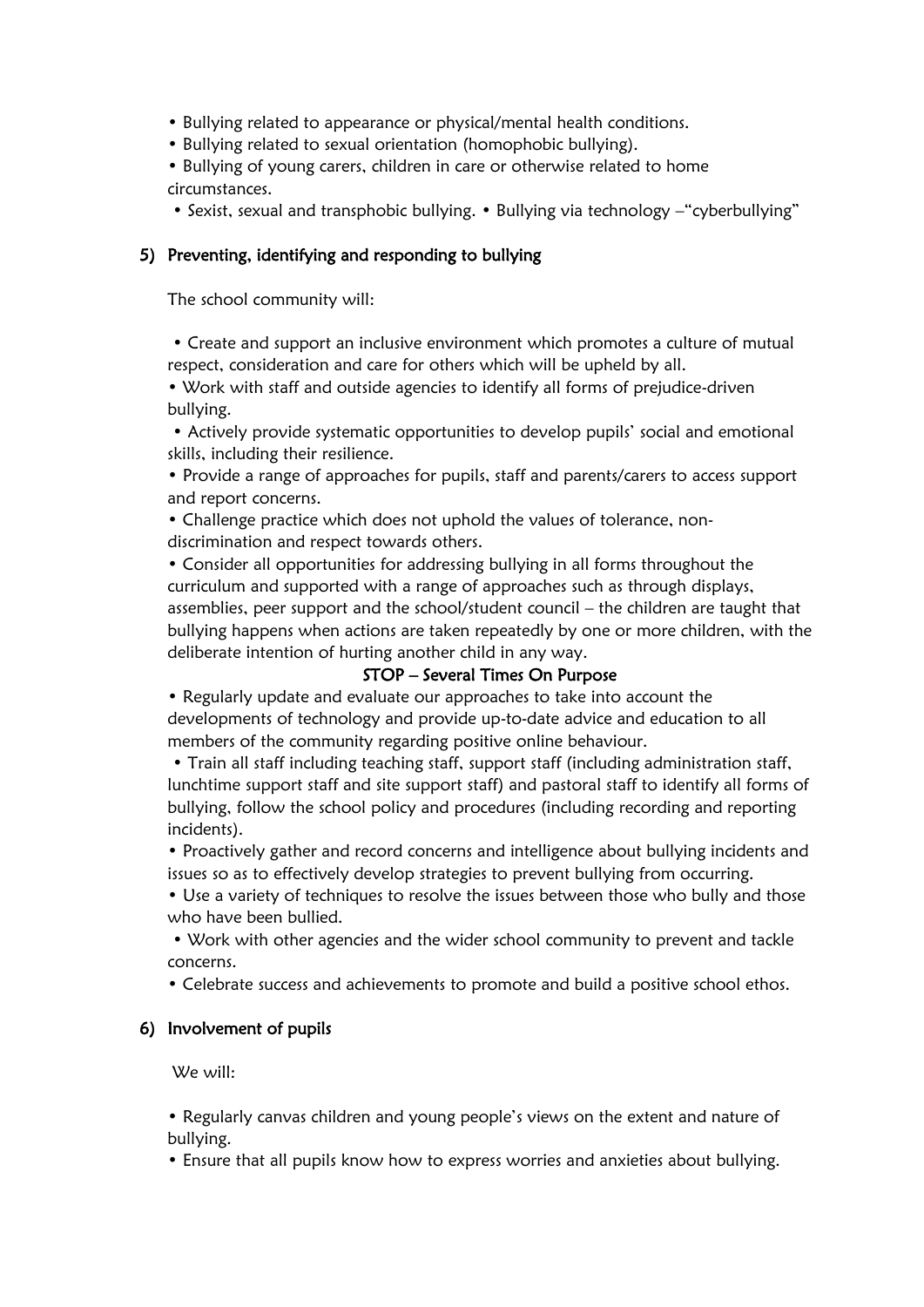• Ensure that all pupils are aware of the range of sanctions which may be applied against those engaging in bullying.

• Involve pupils in anti-bullying campaigns in schools and embedded messages in the wider school curriculum.

• Publicise the details of helplines and websites.

• Offer support to pupils who have been bullied and to those who are bullying in order to address the problems they have.

## 7) Liaison with parents and carers

We will:

• Ensure that all parents/carers know who to contact if they are worried about bullying.

• Ensure all parents/carers know about our complaints procedure and how to use it effectively.

• Ensure that parents work with the school to role model positive behaviour for pupils, both on and offline.

## 8) Links with other school policies and practices

This Policy links with a number of other school policies, practices and action plans including:

- Behaviour Policy
- Complaints Policy
- Safeguarding and child protection policies
- Confidentiality Policy
- e-Safety (Online Safety) and Acceptable Use Policies (AUPs)
- Curriculum Policies such as PSHE and citizenship and computing
- Mobile Phones and Devices capable of taking images

# 9) Links to legislation

There are a number of pieces of legislation which set out measures and actions for schools in response to bullying as well as criminal law. These may include:

- The Education and Inspection Act 2006, 2011
- The Equality Act 2010
- The Children Act 1989
- Protection from Harassment Act 1997
- The Malicious Communications Act 1988
- Public Order Act 1986
- The Computer Misuse Act 1990

#### 10) Responsibilities

It is the responsibility of:

• School Governors to take a lead role in monitoring and reviewing this policy.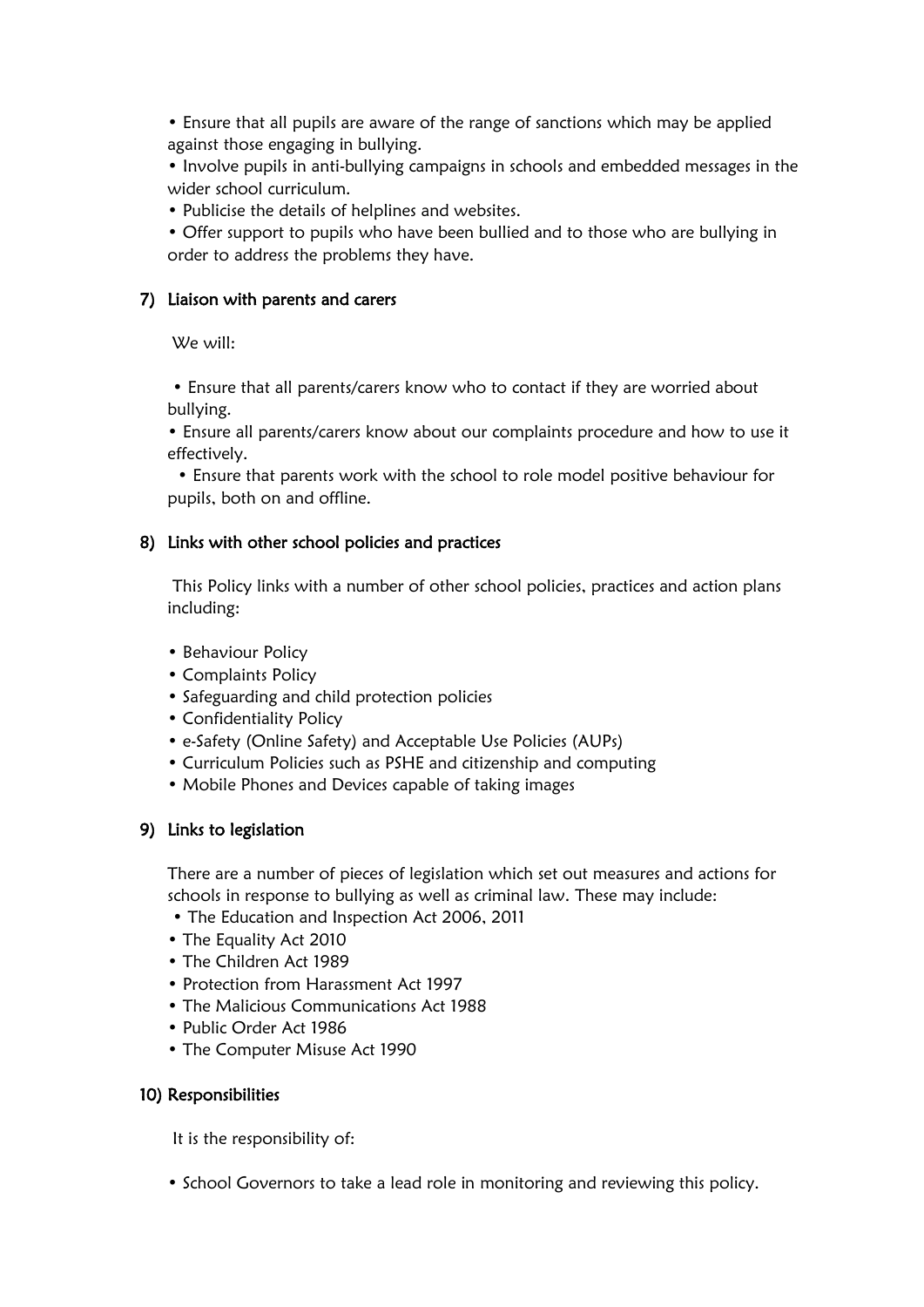• Governors, the Headteacher, Senior Managers, Teaching and Non-Teaching staff to be aware of this policy and implement it accordingly.

• The Headteacher to communicate the policy to the school community and to ensure that disciplinary measures are applied fairly, consistently and reasonably.

- Staff to support and uphold the policy
- Parents/carers to support their children and work in partnership with the school
- Pupils to abide by the policy.

The named Governor with lead responsibility for this policy is: John Fleetwood

The named member of staff with lead responsibility for this policy is: Laura Haines (DSL1)

## 11) Monitoring & review, policy into practice

This policy was approved by the Governing Body on:

This policy will be monitored and reviewed on: \_\_\_\_\_\_\_\_\_\_\_\_\_\_\_\_\_\_\_\_\_\_\_\_\_\_\_\_\_\_\_\_\_

The named Governor for bullying will report on a regular basis to the governing body on incidents of bullying and outcomes. The school will ensure that they regularly monitor and evaluate mechanisms to ensure that the policy is being consistently applied. Any issues identified will be incorporated into the school's action planning.

# Supporting Organisations and Guidance

- Anti-Bullying Alliance: [www.anti-bullyingalliance.org.uk](http://www.anti-bullyingalliance.org.uk/)
- Beat Bullying: [www.beatbullying.org](http://www.beatbullying.org/)
- Childline: [www.childline.org.uk](http://www.childline.org.uk/)

• DfE: "Preventing and Tackling Bullying. Advice for headteachers, staff and governing bodies", and "Supporting children and young people who are bullied: advice for schools" July 2017:

https://assets.publishing.service.gov.uk/government/uploads/system/uploads/attachme nt\_data/file/62389 5/Preventing\_and\_tackling\_bullying\_advice.pdf

• DfE: "No health without mental health":

[https://www.gov.uk/government/publications/no-health-withoutmental-health-a](https://www.gov.uk/government/publications/no-health-withoutmental-health-a-cross-government-outcomes-strategy)[cross-government-outcomes-strategy](https://www.gov.uk/government/publications/no-health-withoutmental-health-a-cross-government-outcomes-strategy)

- Family Lives: [www.familylives.org.uk](http://www.familylives.org.uk/)
- Kidscape: www.kidscape.org.uk MindEd: [www.minded.org.uk](http://www.minded.org.uk/)
- NSPCC: [www.nspcc.org.uk](http://www.nspcc.org.uk/)
- PSHE Association: [www.pshe-association.org.uk](http://www.pshe-association.org.uk/)
- Restorative Justice Council: [www.restorativejustice.org.uk](http://www.restorativejustice.org.uk/)
- The Diana Award: [www.diana-award.org.uk](http://www.diana-award.org.uk/)
- Victim Support: [www.victimsupport.org.uk](http://www.victimsupport.org.uk/)
- Young Minds: [www.youngminds.org.uk](http://www.youngminds.org.uk/)
- Young Carers: [www.youngcarers.net](http://www.youngcarers.net/)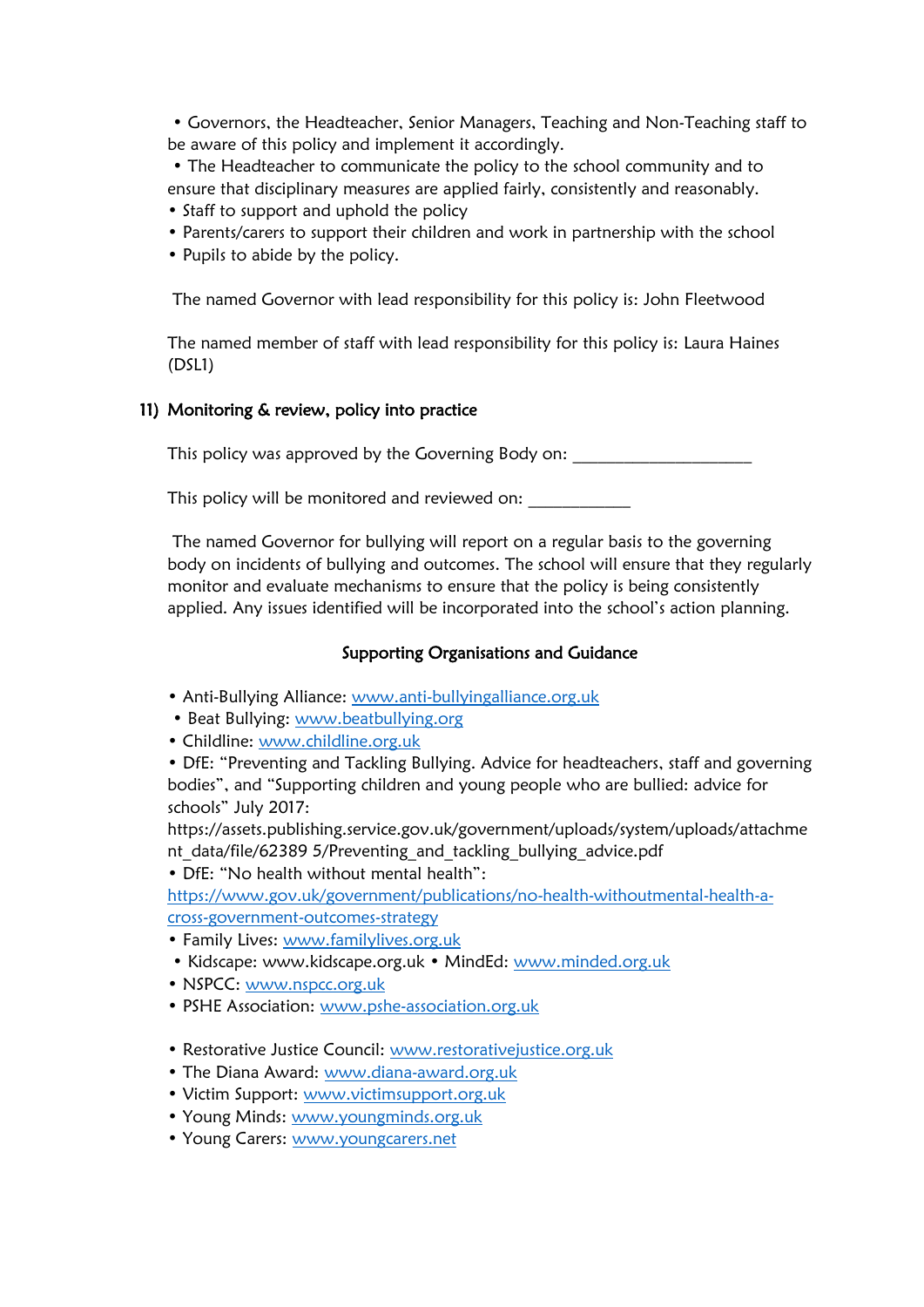# Cyberbullying

- Childnet International: [www.childnet.com](http://www.childnet.com/)
- Digizen: [www.digizen.org](http://www.digizen.org/)
- Internet Watch Foundation: [www.iwf.org.uk](http://www.iwf.org.uk/)
- Think U Know: [www.thinkuknow.co.uk](http://www.thinkuknow.co.uk/)
- UK Safer Internet Centre: [www.saferinternet.org.uk](http://www.saferinternet.org.uk/)

## LGBT

- EACH: [www.eachaction.org.uk](http://www.eachaction.org.uk/)
- Pace: www.pacehealth.org.uk Schools Out: [www.schools-out.org.uk](http://www.schools-out.org.uk/)
- Stonewall: [www.stonewall.org.uk](http://www.stonewall.org.uk/)

#### SEND

- Changing Faces: www.changingfaces.org.uk
- Mencap: [www.mencap.org.uk](http://www.mencap.org.uk/)

• DfE: SEND code of practice: [https://www.gov.uk/government/publications/send](https://www.gov.uk/government/publications/send-code-of-practice0-to-25)[code-of-practice0-to-25](https://www.gov.uk/government/publications/send-code-of-practice0-to-25)

#### Racism and Hate

- Anne Frank Trust: [www.annefrank.org.uk](http://www.annefrank.org.uk/)
- Kick it Out: [www.kickitout.org](http://www.kickitout.org/)
- Report it: [www.report-it.org.uk](http://www.report-it.org.uk/)
- Stop Hate: [www.stophateuk.org](http://www.stophateuk.org/)
- Show Racism the Red Card: [www.srtrc.org/educational](http://www.srtrc.org/educational)

#### Additional Content

#### Dealing with Incidents

The following steps may be taken when dealing with incidents:

• If bullying is suspected or reported, the incident will be dealt with immediately by the member of staff who has been approached

• A clear and precise account of the incident will be recorded on "Safeguard"

• The head teacher/ designated lead will interview all concerned and will update the record of concern

• Teachers and support staff involved will be kept informed

• When responding to cyberbullying concerns the school will take all available steps to identify the bully, including looking at the school systems, identifying and interviewing possible witnesses, and contacting the Local Authority and the police, if necessary. The police may need to be involved to enable the Local Authority to look into the data of another user.

- Sanctions will be used as appropriate.
- If necessary and appropriate, the police or other local services will be consulted